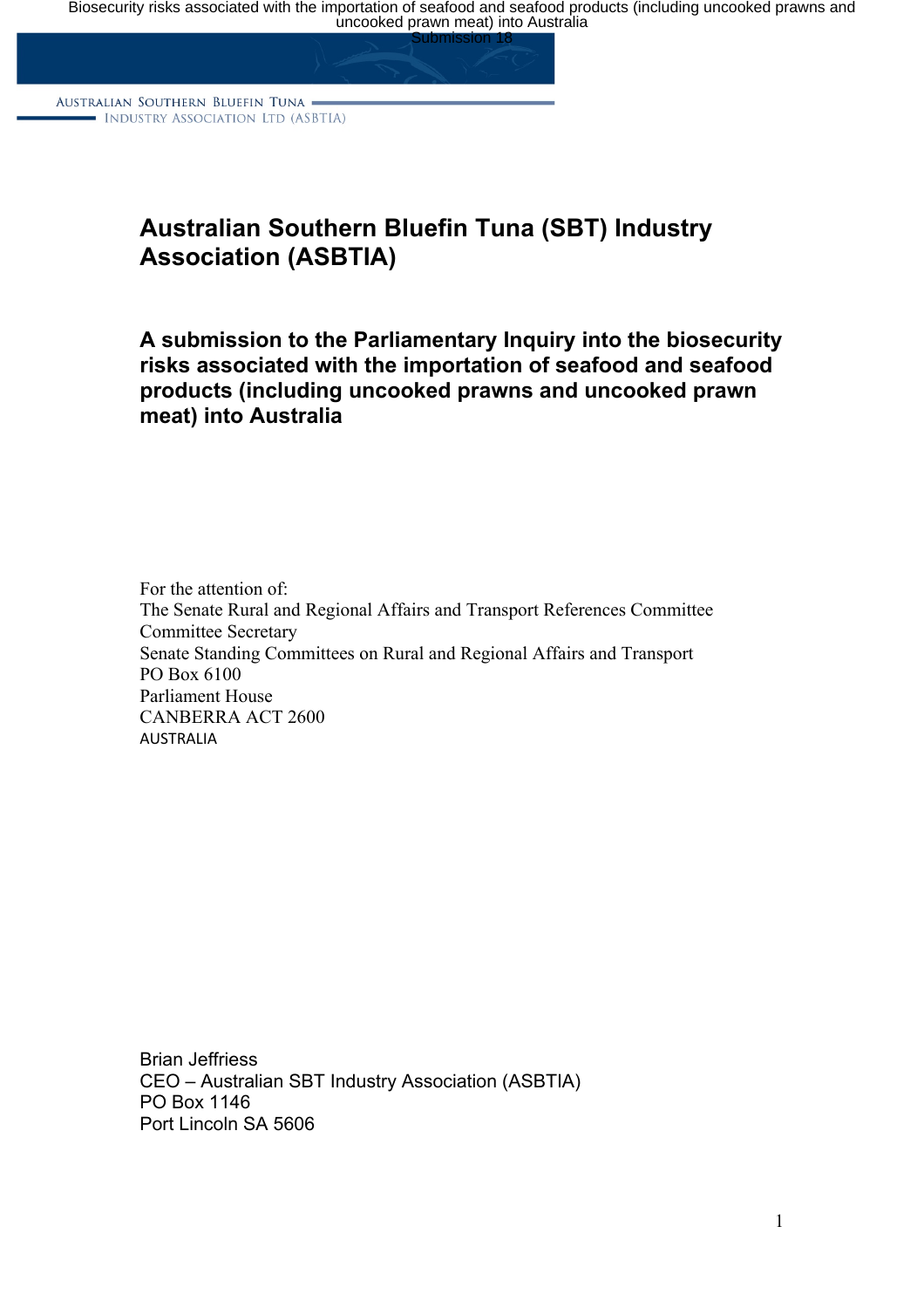#### *Summary*

The Australian SBT farming industry, based in Port Lincoln, uses up to 50,000 tonnes of bait pa. Normally about 40,000t of that comes locally from quotamanaged fisheries, and about 10,000t is imported.

The imported bait, all from *wild* stocks, is subject to very strict licence conditions pre-border, at the border, and post-border. The SBT industry supports these regulations – even though they are far stricter than any other tuna farming area in the world and make us less competitive.

These strict import conditions were strengthened by the 1999 Import Risk Assessment (IRA) for Salmonid and non-Salmonid finfish. Import of bait for tuna farms was a core part of that IRA – and the IRA conclusions and resulting import conditions were then tested by a World Trade Organisation (WTO) Technical Expert Panel and found to be sound.

We support the submissions to this Inquiry by the two peak seafood bodies in Australia – the National Aquaculture Council (NAC) and the National Seafood Industry Alliance (NSIA). Those submissions note that the potential biosecurity threats are from aquaculture supplies – not from the wild (as used in tuna farming).

#### *Requests*

- (1) We support the proposals from NAC and NSIA for further IRA's, where required, targeted at specific situations of higher risk (eg Barramundi). This will produce earlier results and seem to be the best use of resources.
- (2) There appears to be a need for tighter post-border controls in some cases.
- (3) Special import tariff codes, as outlined for Barramundi in the NAC submission, need to be considered.

## *Background*

ASBTIA represents the Australian SBT industry, largely based in Port Lincoln, South Australia. The industry pioneered global tuna farming in 1991. Farming is now the system used to produce the large majority of the world's premium Bluefin Tunas.

Aside from Australia, the major Bluefin Tuna producing areas are – Atlantic Bluefin in the Mediterranean, and Pacific Bluefin in Japan and Mexico.

The industry is Australia's largest aquaculture exporter – around \$130-290 million pa, depending on exchange rates and world prices. It generates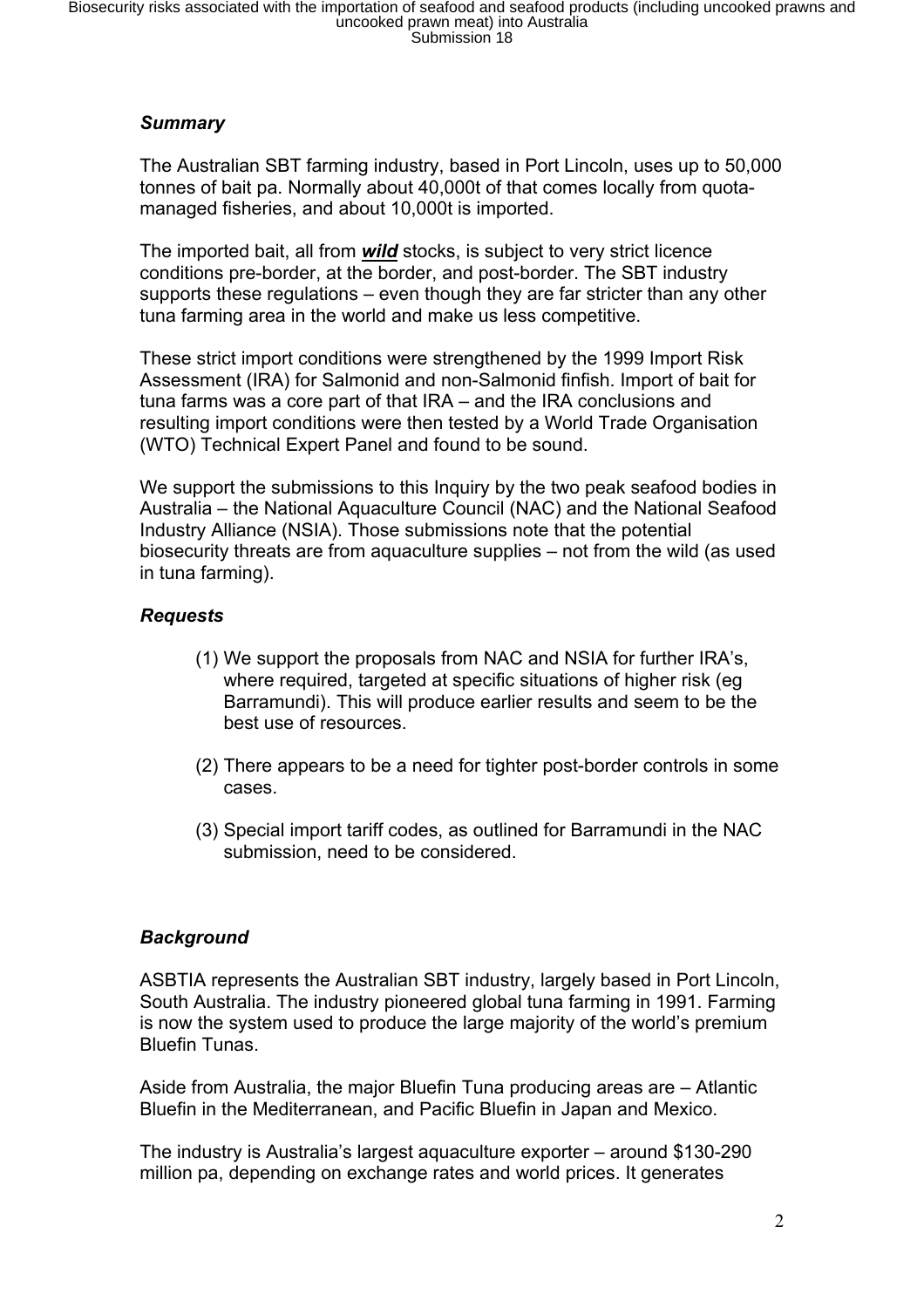around 1,800 full-time jobs in SA, and underpins the Eyre Peninsula economy. The tuna industry has heavily re-invested surplus funds into the regional communities – especially tourism, food manufacturing, waste processing and other seafood.

The industry is committed to developing the Eyre Peninsula region with Port Lincoln the main centre – in the same way that cities such as Tamworth and Orange have developed. This means investing in globally competitive industries.

## *SBT*

SBT is a highly migratory species – swimming from the west Indian Ocean (South Africa) to NZ each year. The single spawning ground is in the Java Sea. Its main feeding ground is the Great Australian Bight (GAB) – from December to March each year.

SBT is managed internationally by the Commission for the Conservation of SBT (CCSBT). The CCSBT Members are Australia, Japan, Korea, Taiwan, Indonesia, South Africa and the EU. Australia and Japan each have 36% of the global catch quota.

The global quota is set each three years by a scientific model - called a Management Procedure (MP). Since the MP was introduced in 2012, the global and Australian quotas in tonnes have increased:

|         | Australia quota (t) | Global quota (t) |  |
|---------|---------------------|------------------|--|
| 2009-11 | 4,015               | 9,449            |  |
| 2012-14 | 4,698               | 10.449           |  |
| 2015-17 | 5,665               | 14,647           |  |
| 2018-20 | 6,165               | 17,647           |  |

#### *Australian SBT management system*

SBT in Australia has been managed by Statutory Rights since 1984 – the first in Australia. Under this system, there is a fixed number of Statutory Rights in the fishery – and the tonnes/per Right fluctuate with the catch quota in tonnes. In Australia's case, the quota started at 14,500t. The concept was that the access Rights were secure – and quota changes, market fluctuations and natural disasters were to be managed by trading of quota between the owners of the Rights. In return there, the Rights owners would not ever be granted any government adjustment funds.

The concept has worked. There has been no government assistance at any time – even when the quota was reduced by 70% due to Japan's illegal catch; when 67% of the in-farm stock died in a storm in 1996; and when market prices have collapsed since 2012.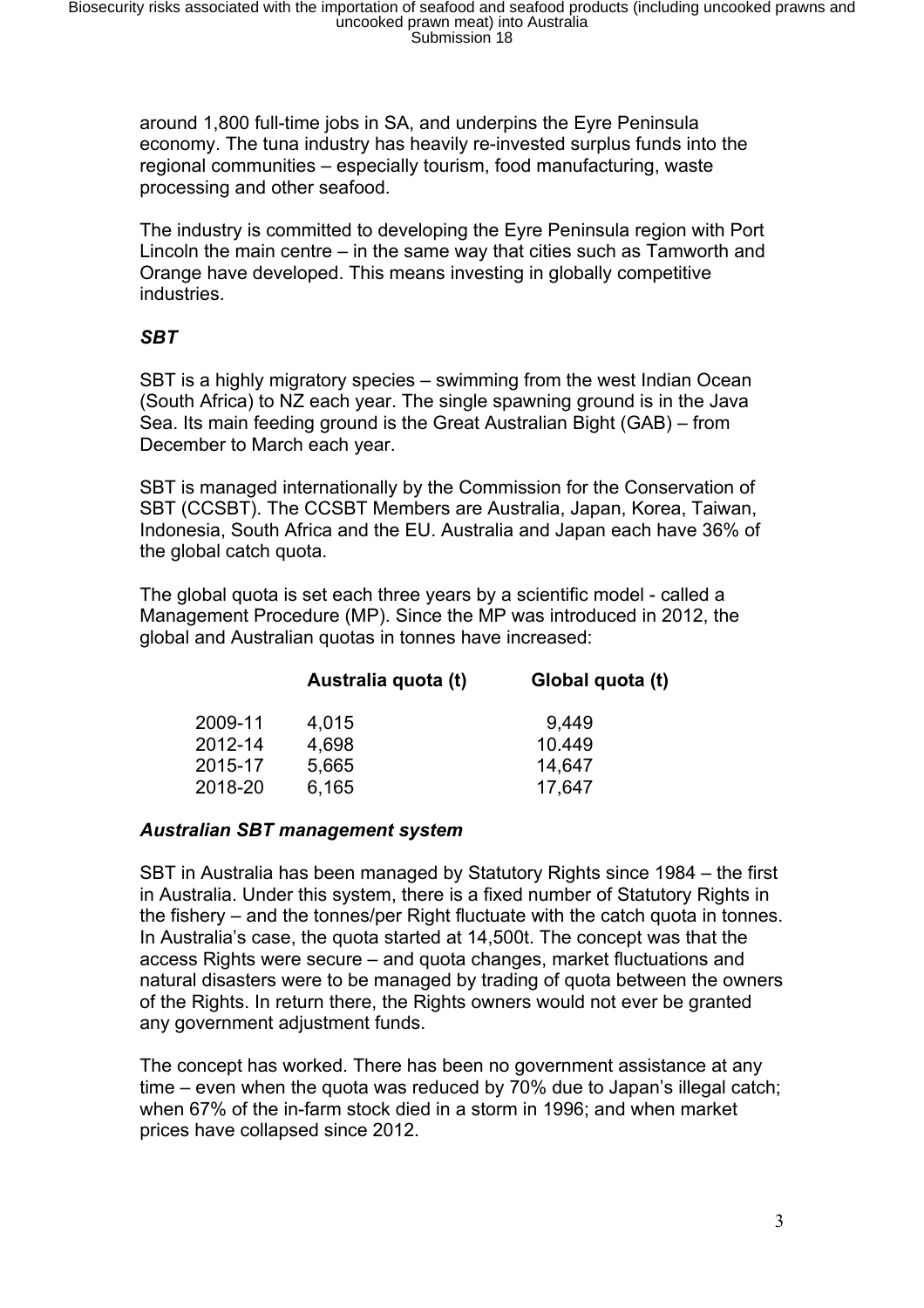In each case, the industry adjustment has been through buying quota from those who were not able to continue.

## *SBT farming*

The global farming concept was developed in Port Lincoln as part of the movement to a high value-added industry after the industry went into official or de facto receivership in the early 1990's. It has been rapidly improved since then due to innovation by the farmers and by scientific research.

Farming catches the SBT live in the GAB at about 18kg average from December to March, tows them in large pontoons to special farming zones around Port Lincoln, then grows out for 3-6 months before harvesting and export.

Farming SBT is possibly the optimum natural resource management – because what it does is relocate the same tuna from a low productivity environment in the wild to a high productivity environment in farms. For example:

|                        | In wild | In farms |
|------------------------|---------|----------|
| Natural mortality pa   | 20-30%  | $1\%$    |
| FCR (kg fed/kg growth) | 5.0:1   | 2.4:1    |
| Growth per year        | 1.3     | 2.0      |

These advantages of farming are extreme in the SBT case because:

- (1) The natural mortality in the wild is so high because of predators, starvation and large migration distances.
- (2) The FCR is high in the wild because of the energy used escaping predators and large migration distances. It is also because farming maximises high seasonal growth periods.
- (3) The large growout pontoons and deep water in farming areas largely replicate the wild environment but without the stress of predators and starvation.

#### *Bait import licence conditions for tuna farms*

These licences are specific to imported bait for tuna farms. The conditions include:

- (1) Each consignment can only be cleared against a specific Import Permit.
- (2) Each consignment must be sealed with the stamp/seal of the Competent Authority and the signatory and role clearly identified,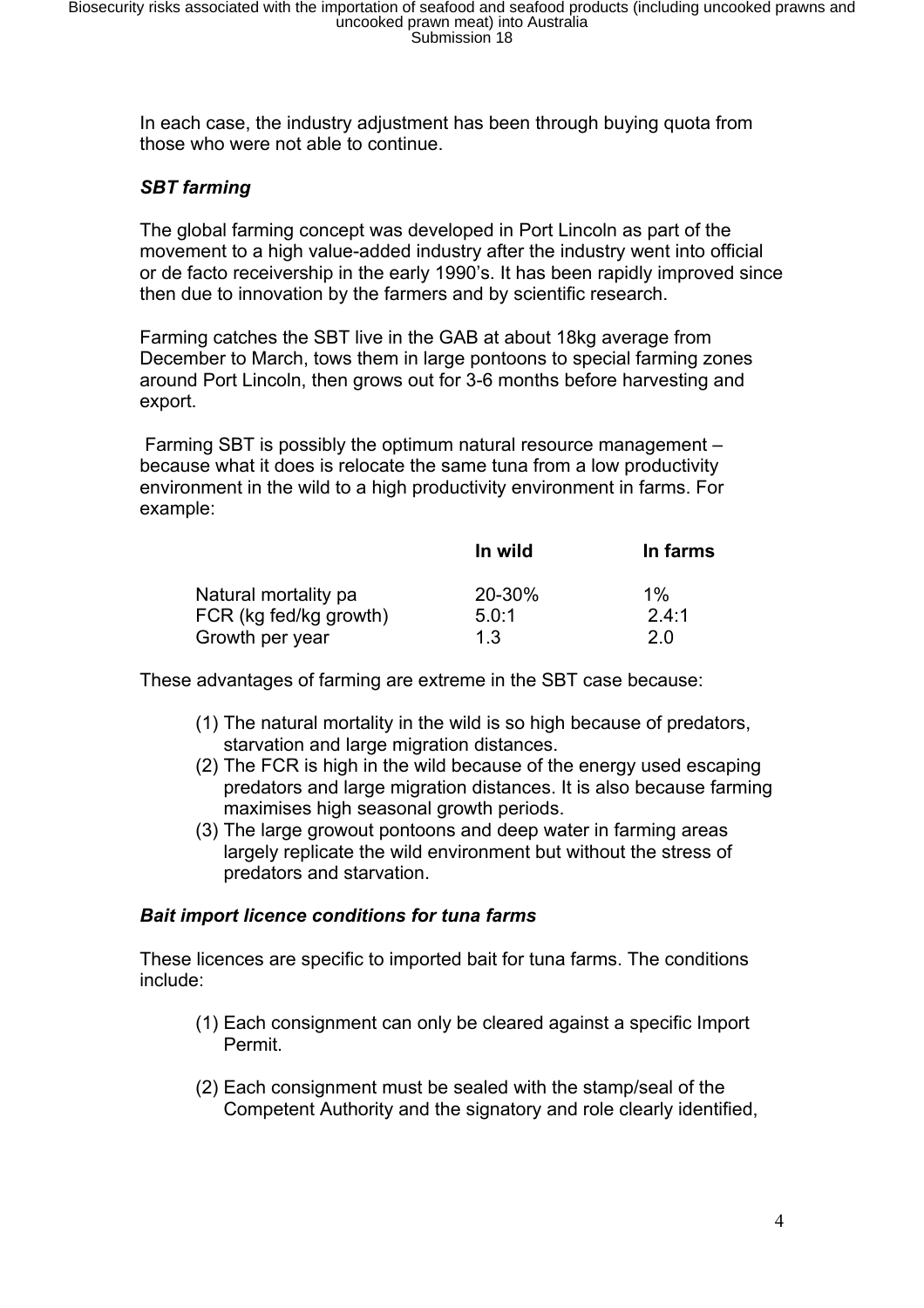- (3) Each consignment must be accompanied by consignment specific documents issued by the Competent Authority in the exporting country stating:
	- a. Identification of fish species in the consignment;
	- b. That the fish were wild caught and not grown or harvested in an aquaculture system at any time;
	- c. That the consignment does not contain other species;
	- d. That the fish were processed in premises approved by and under control of the Competent Authority;
	- e. That the fish were inspected under the supervision of the Competent Authority;
	- f. That the product is free from visible lesions associated with infectious disease;
	- g. During processing the fish were washed an frozen with clean water, using methods approved by the Competent Authority.
- (4) Post-entry requirements include:
	- a. On arrival the baitfish must be moved under written quarantine direction to a Quarantine approved coldstore;
	- b. End-users must be licensed for fishing or aquaculture purposes by the relevant Department of Primary Industries;
	- c. A written quarantine direction is required for any movement of the baitfish between Quarantine approved coldstores;
	- d. No interstate movement of baitfish is to occur without written permission from the Department;
	- e. Coldstores storing and distributing imported finfish must maintain appropriate records to demonstrate full accountability;
	- f. The auditing of coldstores storing and distributing imported baitfish will be undertaken at least twice per year.
- (5) Special conditions apply to specific species:
	- a. DAWR has different condition for specified and non-specified fish, depending on the degree of Biosecurity risk;
	- b. Consignments of trawl-caught squid are subject to unpack;
	- c. Coldstores storing imported herring (Clupea Spp) for use as aquaculture bait are required to ensure that it does not leave the premises between 1 June and 30 November.
	- d. Specified species can only be fed in frozen blocks at water temperatures at 15 $\degree$ C or above. Below 15 $\degree$ C, the blocks must be thawed onshore.
- (6) All imports enter Australia under a single tariff item, allowing product to be traced through the system.

**ASBTIA** 2/5/17